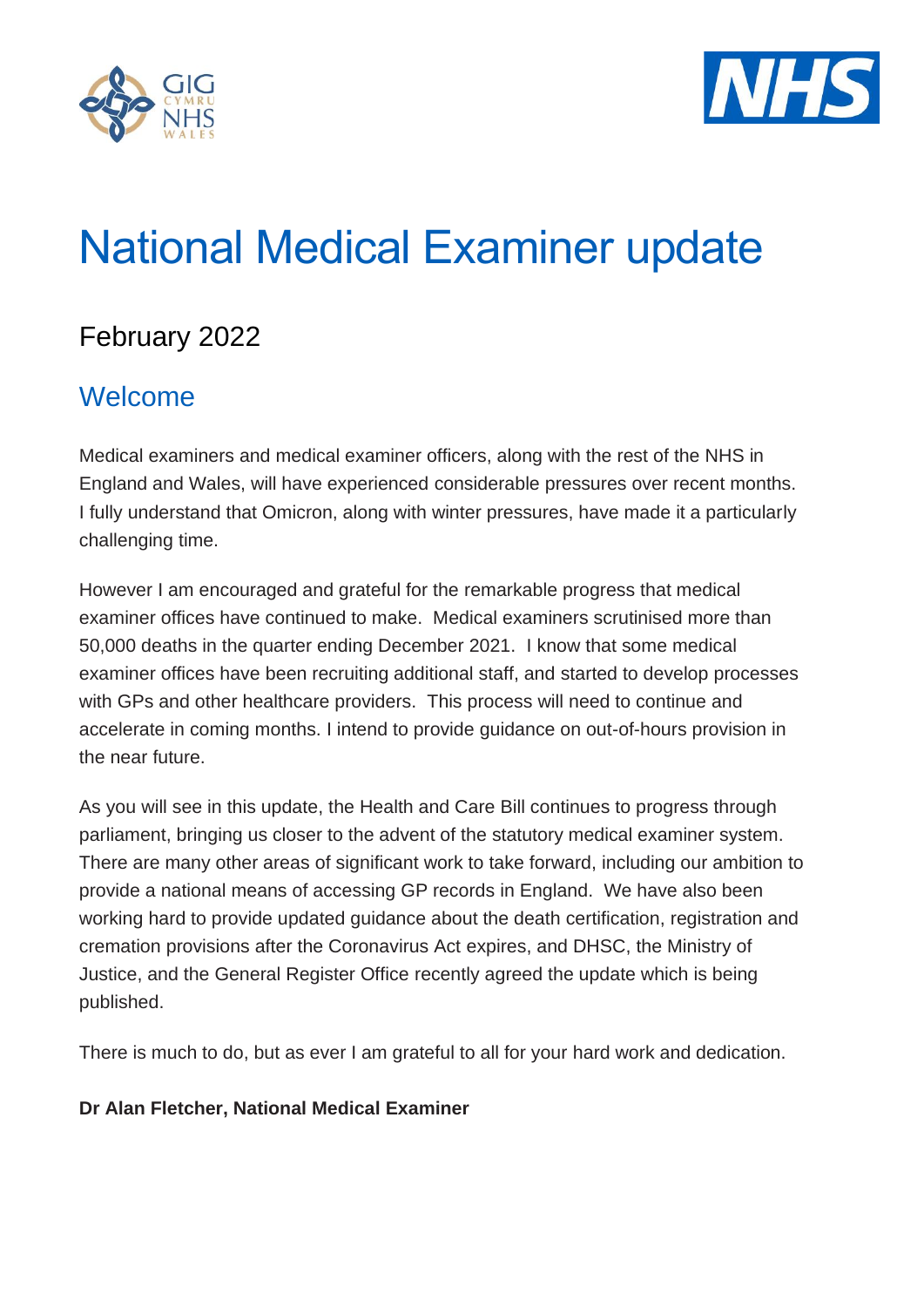## What's included in this update

- Coronavirus Act easements: easements for death certification and registration
- Health and Care Bill update
- MCCD digitisation
- Medical examiner case management system
- Extending medical examiner scrutiny to other healthcare providers
- GP section national solution to data sharing
- Deaths after discharge from hospital
- LeDer reviews for autistic people with no learning disability
- Implementation in Wales
- Training and events
- Contact details

### Coronavirus Act: easements for death certification and registration

The Coronavirus Act 2020 was time-limited legislation which introduced a range of emergency measures in response to the coronavirus pandemic, including easements for Medical Certificates of Cause of Death (MCCDs), and registration of deaths. These easements proved extremely helpful.

The Ministry of Justice and General Register Office (Home Office) have recently confirmed that the provision extending the requirement for having seen a deceased patient to 28 days, rather than 14 days prior to death, is made permanent through a change to regulations, and that it is the government's intention that Cremation Form 5 will not be re-introduced. However the provision for any medical practitioner to complete the MCCD, introduced as an emergency measure by the Coronavirus Act, is discontinued from 24 March 2022. Official guidance from the Ministry of Justice for [cremation forms,](https://www.gov.uk/government/publications/medical-practitioners-guidance-on-completing-cremation-forms) and General Register Office/Office for National Statistics for **MCCDs**, will be updated to reflect changes from 25 March. NHS England and NHS Improvement and Welsh Government will circulate information for doctors through established communication updates.

#### Health and Care Bill update

The Health and Care Bill completed House of Lords Committee stage on 10 February 2022 and report stage in the House of Lords is planned to start 1 March 2022. The Health and Care Bill will amend the Coroners and Justice Act 2009 to allow NHS bodies to appoint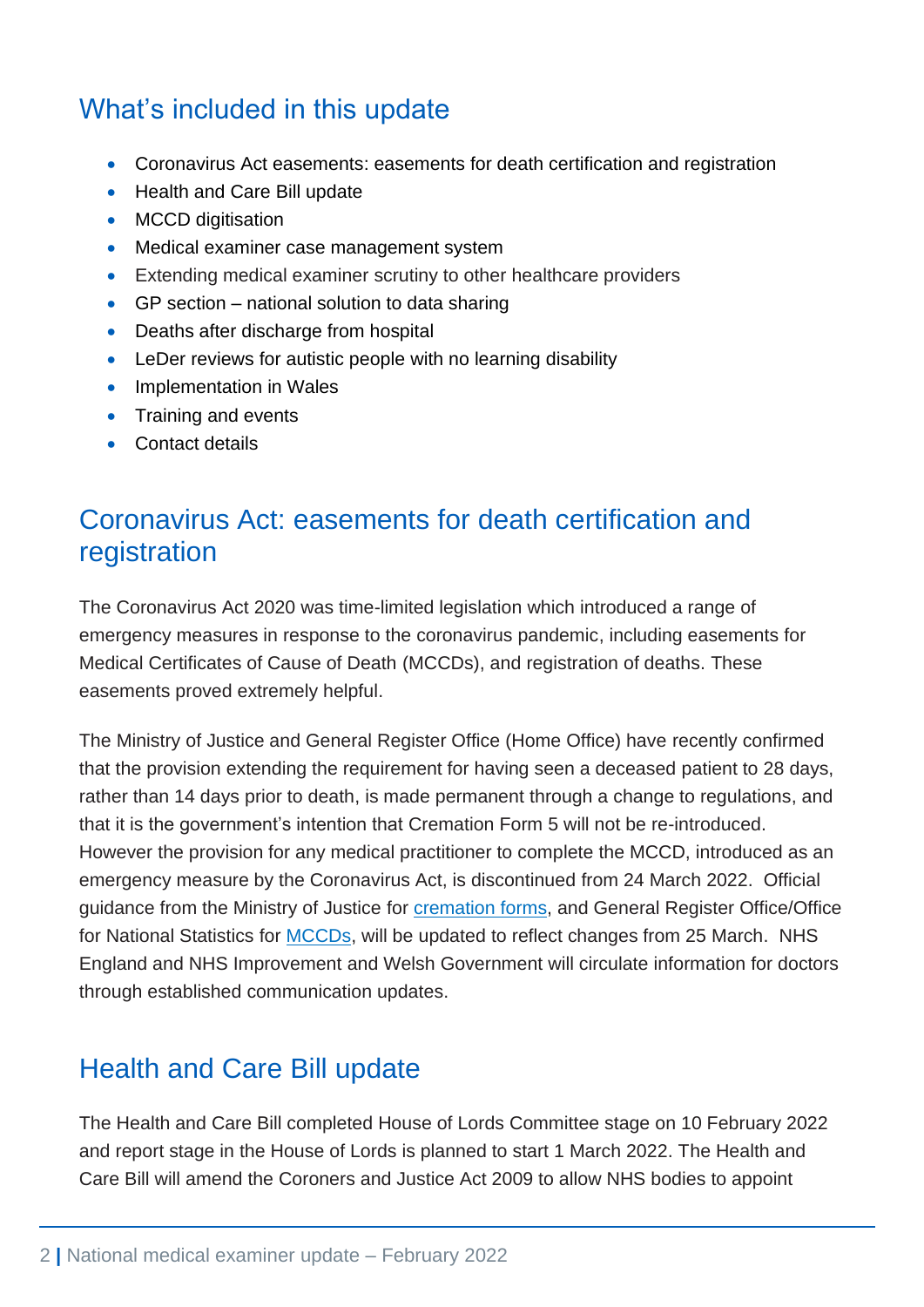medical examiners instead of Local Authorities in England, and Welsh NHS bodies instead of only Local Health Boards in Wales. Subject to parliamentary process we do not expect the statutory medical examiner system to be introduced before Summer 2022.

## **MCCD** digitisation

DHSC has commissioned NHS Business Services Authority to develop a digitised Medical Certificate of Cause of Death (MCCD). DHSC is working with relevant stakeholders including all relevant government departments and Welsh Government. It is anticipated that the digitised MCCD will be introduced not prior to Summer 2022. If your role involves completing MCCDs and you are interested in supporting the user research please contact [nhsbsa.researchops@nhs.net](mailto:nhsbsa.researchops@nhs.net)

#### Medical examiner case management system

DHSC has commissioned NHS Business Services Authority (NHSBSA) to develop a national case management system for medical examiners and medical examiner officers in England, 'Medical Examiner Service - Manage My Caseload'. NHSBSA are building the system based on requirements from DHSC, the National Medical Examiner and medical examiner offices. The system is currently being tested with a number of medical examiner offices in NHS acute trusts, with the feedback from these settings informing system improvements. NHSBSA have been upscaling the roll out of the digital system gradually from January 2022 and are keen to receive and respond to user feedback as the roll out progresses at Nhsbsa.meofficesupport@nhs.net. The roll out will be coordinated through regional medical examiners.

### Extending medical examiner scrutiny to other healthcare providers

In the September 2021 bulletin we mentioned that two GPs who are also medical examiners kindly shared their experience of the medical examiner system and the benefits for GPs in this [video.](https://youtu.be/CIkmdLP7ZB0) There is also a [web page for GPs,](https://www.england.nhs.uk/establishing-medical-examiner-system-nhs/non-coronial-deaths-in-the-community/) and we have recently added a [web page for other healthcare providers](https://www.england.nhs.uk/establishing-medical-examiner-system-nhs/non-acute-nhs-trusts-extending-medical-examiner-scrutiny-to-non-coronial-deaths-in-the-community/) such as community and mental health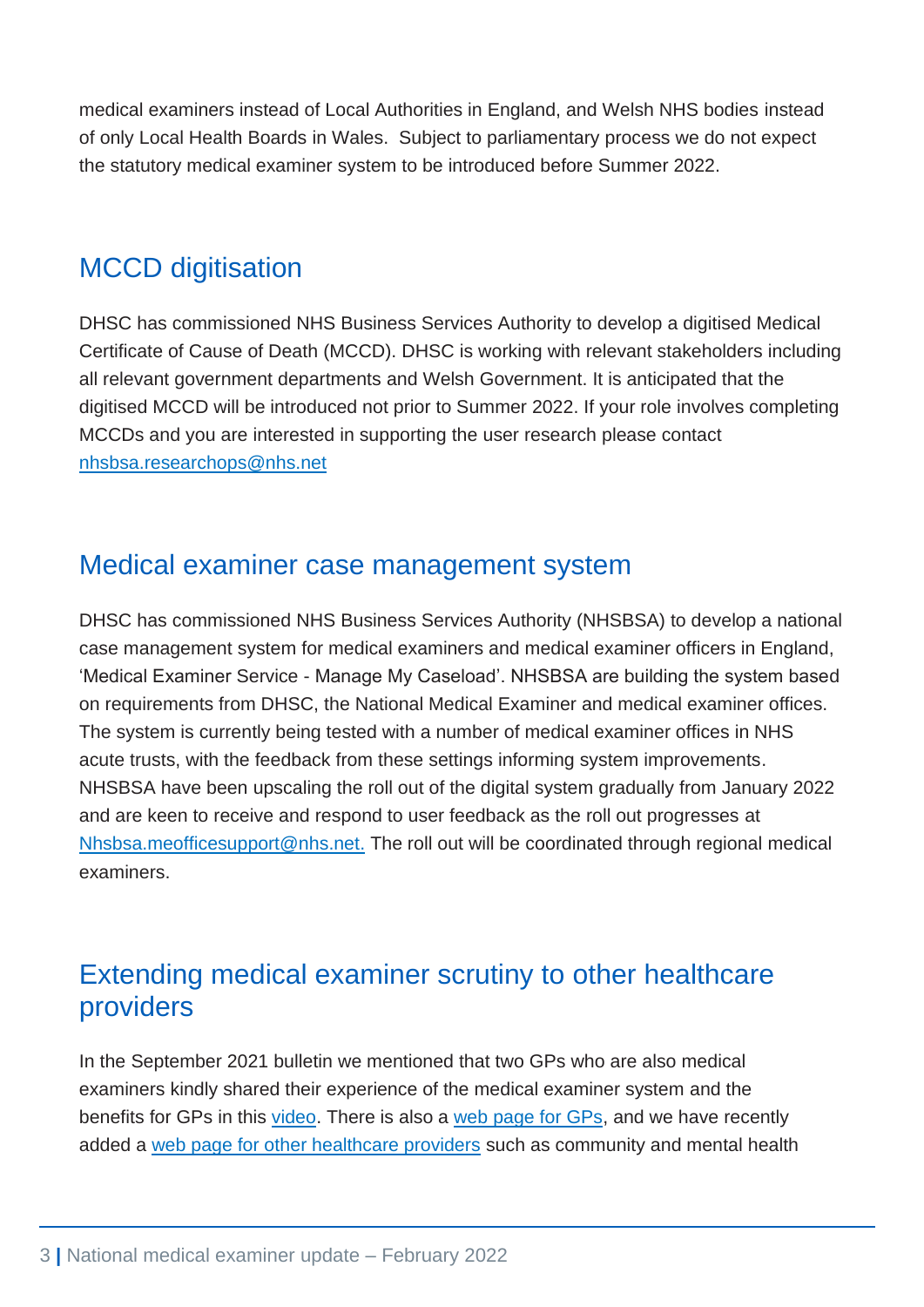trusts. This information can be shared to provide information about medical examiner implementation.

A number of medical examiner officers asked about practical arrangements for sharing patient records. We recognise this is a complex area, and are working with DHSC, NHSX and NHS Digital. We hope it will be possible to provide a national mechanism for sharing electronic patient records. Regional medical examiners and regional medical examiner officers can provide examples of arrangements that medical examiner offices have used.

## Deaths after discharge from hospital

Learning from Deaths guidance in England asks trusts where processes are established to carry out case record reviews of former inpatients who died within 30 days of leaving hospital. It can be difficult for trusts to identify such deaths. As medical examiners start to scrutinise more deaths in the care of other providers, it is likely more cases will be identified, and can be referred for trust case record review in line with Learning from Deaths guidance.

## LeDeR reviews for autistic people with no learning disability

The NHS England and NHS Improvement Autism Programme has focused attention on the need for reliable data on health inequalities faced by autistic people. Following changes to LeDeR policy, as of 1 January 2022 deaths in England of autistic people with no learning disability can be reported at [www.leder.nhs.uk.](http://www.leder.nhs.uk/) This information can be shared with all healthcare providers.

#### Implementation in Wales

Wales continues to develop its service in line with the National Medical Examiner's Good Practice Guidance and the revised legislative timescale. The number of deaths scrutinised is increasing month on month, from both acute and non-acute settings, and it is worth noting that non-acute deaths now make up over 12% of cases scrutinised.

The service is continuing to develop relationships with key stakeholders and, in addition to holding joint Continuing Professional Development sessions with members of Coroner's teams, it has been further developing links with care providers' patient safety and clinical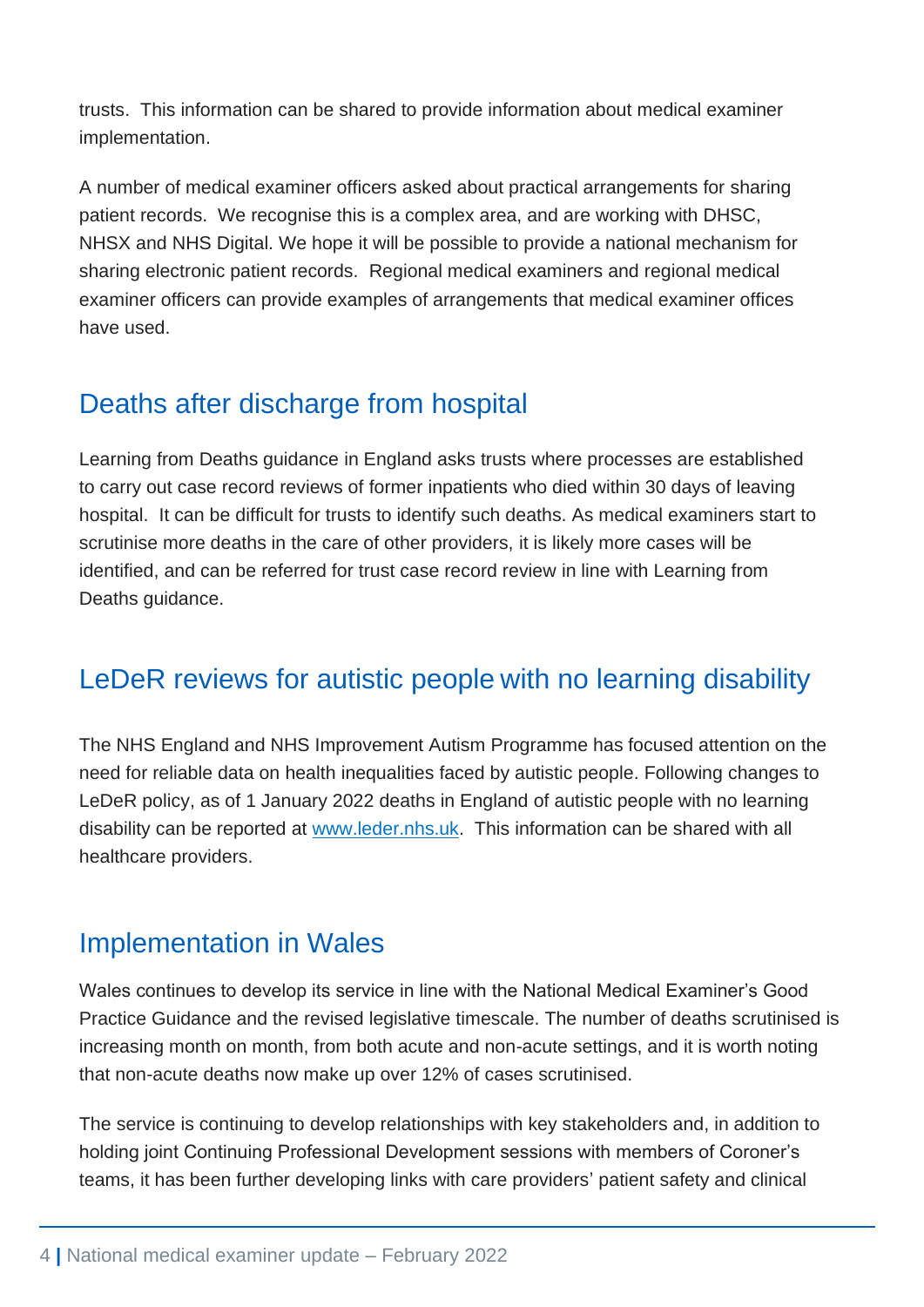quality systems. This is allowing details of activity, compiled and aggregated from within the single, all Wales Medical Examiner System, to be analysed and shared more widely across the health and care system. It is facilitating the identification of both general trends and specific areas where lessons can be learned, and improvements made within care provider organisations.

The ability to move cases between medical examiners and medical examiner officers in the four regional hubs, using the single, all Wales system, is also continuing to ensure that capacity can be maximised to meet fluctuations in local demand, and to ensure that the scrutiny process is completed within the required timeframe to allow death to be registered appropriately.

Feedback from the bereaved continues to confirm the value of a scrutiny service that is independent of the care provider, as well as the benefits of trained staff able to take the time to listen to concerns, explain the circumstances surrounding the death, and respond to any specific questions as required.

### Training and events

Currently, over 1,500 senior doctors have completed medical examiner training, and over 350 staff have completed medical examiner officer training. Further [sessions](https://www.rcpath.org/profession/conferences/events.html) are planned and will continue to be held virtually via zoom for the foreseeable future. Two of the joint virtual training for coroners and medical examiners have now taken place and were very collaborative and constructive days, helping us all gain a greater understanding of each other's roles and how we can best work together to support bereaved families.

The second annual NME conference will be held virtually on 18 May 2022 – registration details will be published at a later date.

#### Contact details

We encourage you to continue to raise queries with us and share your thoughts on the introduction of medical examiners, through the [contacts list.](https://www.england.nhs.uk/establishing-medical-examiner-system-nhs/#national-and-regional-contacts)

The page contains contact details for the national medical examiner's office, the medical examiner team in Wales, and regional medical examiner contacts in England.